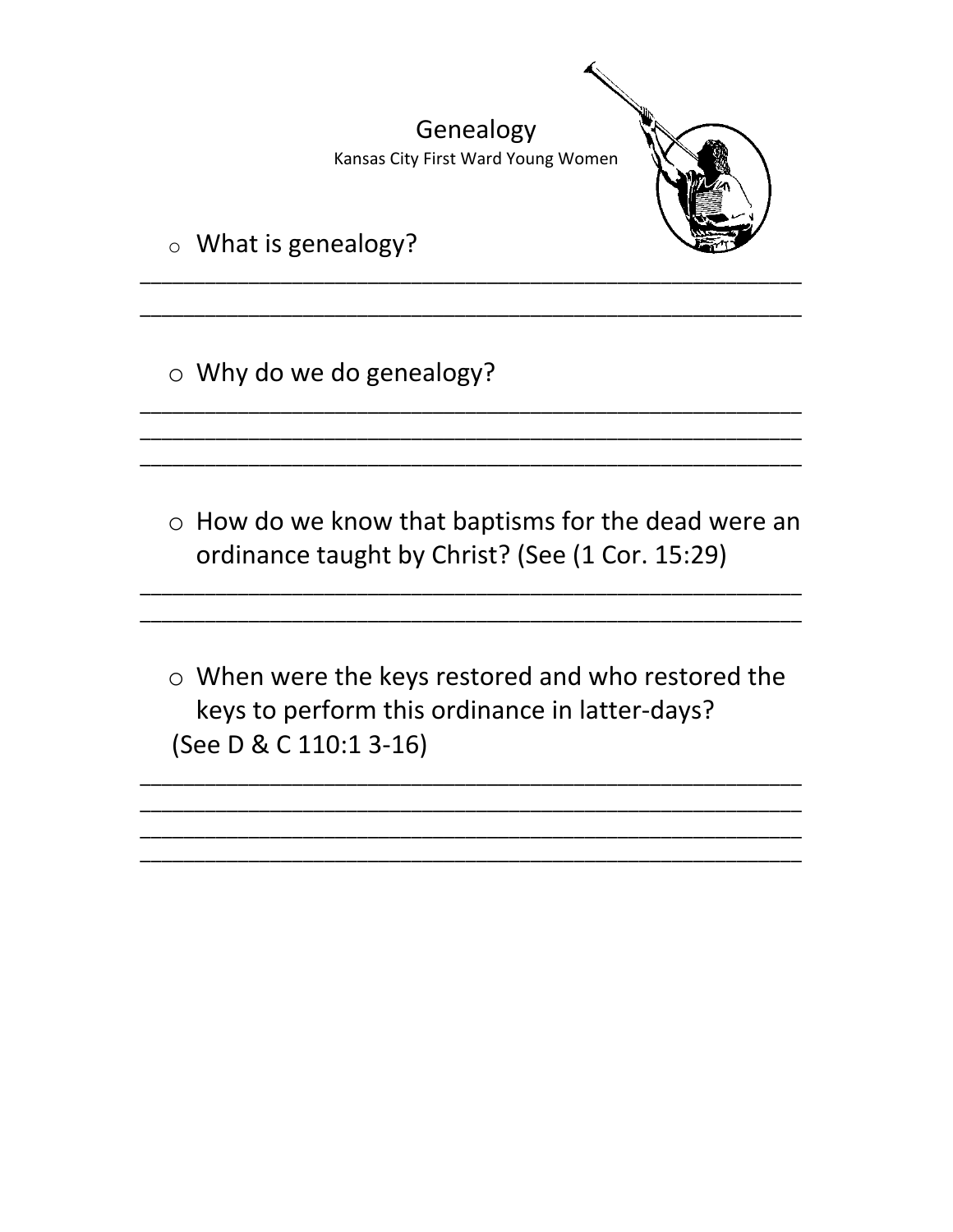$\circ$  So important, the scripture you just read in the Doctrine is Covenants is also found again in the D & C and in the Old Testament, New Testament and Pearl of Great Price. Find them!

\_\_\_\_\_\_\_\_\_\_\_\_\_\_\_\_\_\_\_\_\_\_\_\_\_\_\_\_\_\_\_\_\_\_\_\_\_\_\_\_\_\_\_\_\_\_\_\_

\_\_\_\_\_\_\_\_\_\_\_\_\_\_\_\_\_\_\_\_\_\_\_\_\_\_\_\_\_\_\_\_\_\_\_\_\_\_\_\_\_\_\_\_\_\_\_\_